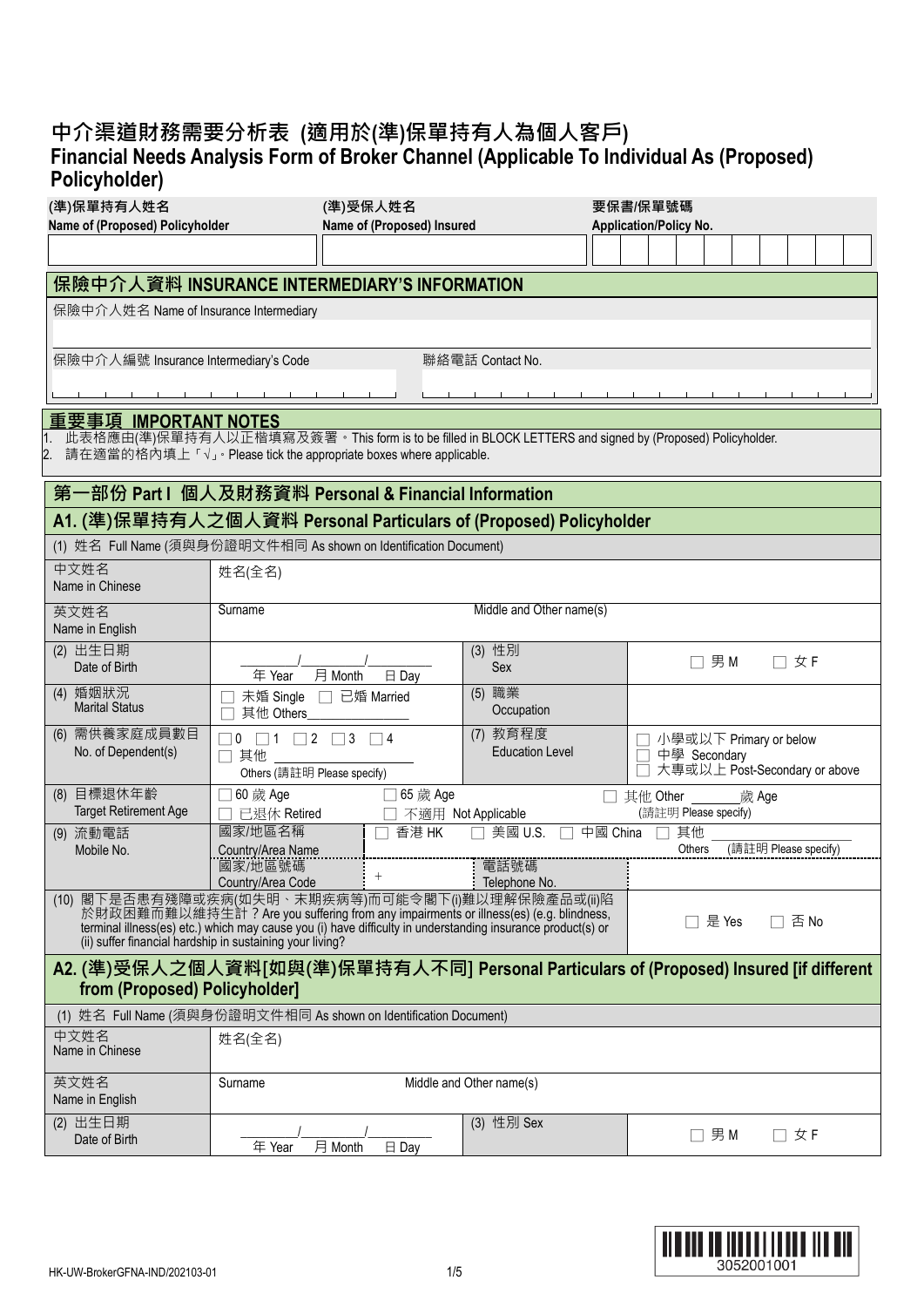| 要保書/保單號碼 Application/Policy No. |  |  |  |  |
|---------------------------------|--|--|--|--|
|                                 |  |  |  |  |

|                                                                           |                                              | B. (準)保單持有人之個人財務狀況 Personal Financial Details of (Proposed) Policyholder |                                 |
|---------------------------------------------------------------------------|----------------------------------------------|--------------------------------------------------------------------------|---------------------------------|
| 收入                                                                        | 每月收入 (港幣\$)                                  | 開支                                                                       | 每月支出 (港幣\$)                     |
| <b>Income</b>                                                             | Monthly Income (HK\$)                        | <b>Financial Outgoings</b>                                               | <b>Monthly Outgoings (HK\$)</b> |
| (1) 薪金<br>Salary                                                          |                                              | (7) 家庭生活支出(包括保險保費)<br>Family Living expenses (including                  |                                 |
| (2) 花紅                                                                    |                                              | insurance premium)<br>(8) 按揭供款/租金                                        |                                 |
| <b>Bonus</b>                                                              |                                              | Mortgage Repayment/rental                                                |                                 |
| (3) 租金收入                                                                  |                                              | (9) 個人信貸還款 (包括現有保費借                                                      |                                 |
| <b>Rental Income</b>                                                      |                                              | 貸、抵押貸款及其他個人信貸的利<br>息支出) Personal Loan Payment                            |                                 |
|                                                                           |                                              | (including interest expenses for existing                                |                                 |
|                                                                           |                                              | Premium Financing, Pledge Loan and<br>other Personal Loans)              |                                 |
| (4) 流動資產收入(如利息/股息)                                                        |                                              | (10) 其他開支                                                                |                                 |
| Income from liquid assets<br>(interest / dividends)                       |                                              | Other expenses                                                           |                                 |
| (5) 其他經常收入(如家用)                                                           |                                              | (11) 每月總支出                                                               |                                 |
| Other recurring income e.g.<br>family contributions                       |                                              | <b>Monthly Total Outgoings</b><br>$= (7) + (8) + (9) + (10)$             |                                 |
| (6) 每月總收入                                                                 |                                              |                                                                          |                                 |
| <b>Monthly Total Income</b>                                               | 港幣\$/HK\$<br>$= (1) + (2) + (3) + (4) + (5)$ |                                                                          |                                 |
| (12) 每月淨收入 / 可動用收入<br>Monthly Net Income / disposable income              | $= (6) - (11)$                               | 港幣\$ / HK\$                                                              |                                 |
| (13) 每年總淨收入 / 可動用收入                                                       |                                              | 港幣\$/HK\$                                                                |                                 |
| Total Annual Net Income / disposable income                               | $= (12) \times 12$                           |                                                                          |                                 |
|                                                                           |                                              | C. (準)保單持有人之個人資產狀況 Personal Wealth Details of (Proposed) Policyholder    |                                 |
| 流動資產 Liquid Assets                                                        | 港幣\$/HK\$                                    | 債務 Liabilities                                                           | 港幣\$/HK\$                       |
| (1) 現金及銀行存款<br>Cash and deposit(s) in bank                                |                                              | (4) 個人信貸(包括現有保費借貸、抵押貸<br>款及其他個人信貸的貨款) Personal Loan                      |                                 |
|                                                                           |                                              | (including loan for existing Premium Financing,                          |                                 |
| (2) 其他流動資產(如股票/證券/債券/                                                     |                                              | Pledge Loan and other Personal Loans)<br>(5) 物業按揭貸款額                     |                                 |
| 互惠基金/單位信託等) Other liquid                                                  |                                              | Outstanding mortgage loan                                                |                                 |
| assets e.g. Stocks / Securities / Bonds<br>/Mutual Funds /Unit Trust etc. |                                              |                                                                          |                                 |
| (3) 流動資產總值                                                                |                                              | (6) 總債務                                                                  |                                 |
| Total Liquid Assets = $(1) + (2)$                                         |                                              | <b>Total Liabilities</b><br>$= (4) + (5)$                                |                                 |
| (7) 流動資產總淨值<br><b>Total Net Liquid assets</b>                             | $= (3) - (4)$                                | 港幣\$/HK\$                                                                |                                 |
| (8) 物業市值                                                                  |                                              |                                                                          |                                 |
| <b>Property Market Value</b>                                              |                                              | 港幣\$/HK\$                                                                |                                 |
| (9) 資產總淨值<br><b>Total Net Assets</b>                                      | $= (3) + (8) - (6)$                          | 港幣\$/HK\$                                                                |                                 |
| 第二部份 (準)受保人之財務需要 Part II Financial Needs of (Proposed) Insured            |                                              |                                                                          |                                 |
| A. 家庭保障需要 Family Protection Need                                          |                                              |                                                                          |                                 |
| 家庭負擔<br><b>Family Commitments</b>                                         | 港幣\$/HK\$                                    | 保險保障<br><b>Insurance Protections</b>                                     | 港幣\$/HK\$                       |
| (1) 未來家庭生活總支出                                                             |                                              | (6) 現有人壽保障金額                                                             |                                 |
| <b>Total Future Family Living Expenses</b>                                |                                              | Existing Life Insurance Coverage<br>(7) 正在申請中的人壽保障金額                     |                                 |
| (2) 教育支出需要<br><b>Education Fund Needs</b>                                 |                                              | Life Insurance Coverage Applying                                         |                                 |
| (3) 負債(按揭/借貸等)                                                            |                                              | (8) 現有及申請中的人壽保障金額                                                        |                                 |
| Liabilities (Mortgage Loan /Debts etc.)                                   |                                              | <b>Total Life Coverage Including</b><br><b>Applying</b><br>$= (6) + (7)$ |                                 |
| (4) 其他支出 (善終費用/遺產稅等)                                                      |                                              |                                                                          |                                 |
| Other Expenses (Funeral<br>Expenses/Estate Duties etc.)                   |                                              |                                                                          |                                 |
| (5) 總家庭負擔 = (1) + (2) + (3) + (4)                                         |                                              | (9) 額外總家庭保障需要                                                            |                                 |
| <b>Total Family Commitments</b>                                           |                                              | <b>Extra Total Family Protection</b>                                     |                                 |
|                                                                           |                                              | <b>Needs</b><br>$= (5) - (8)$                                            |                                 |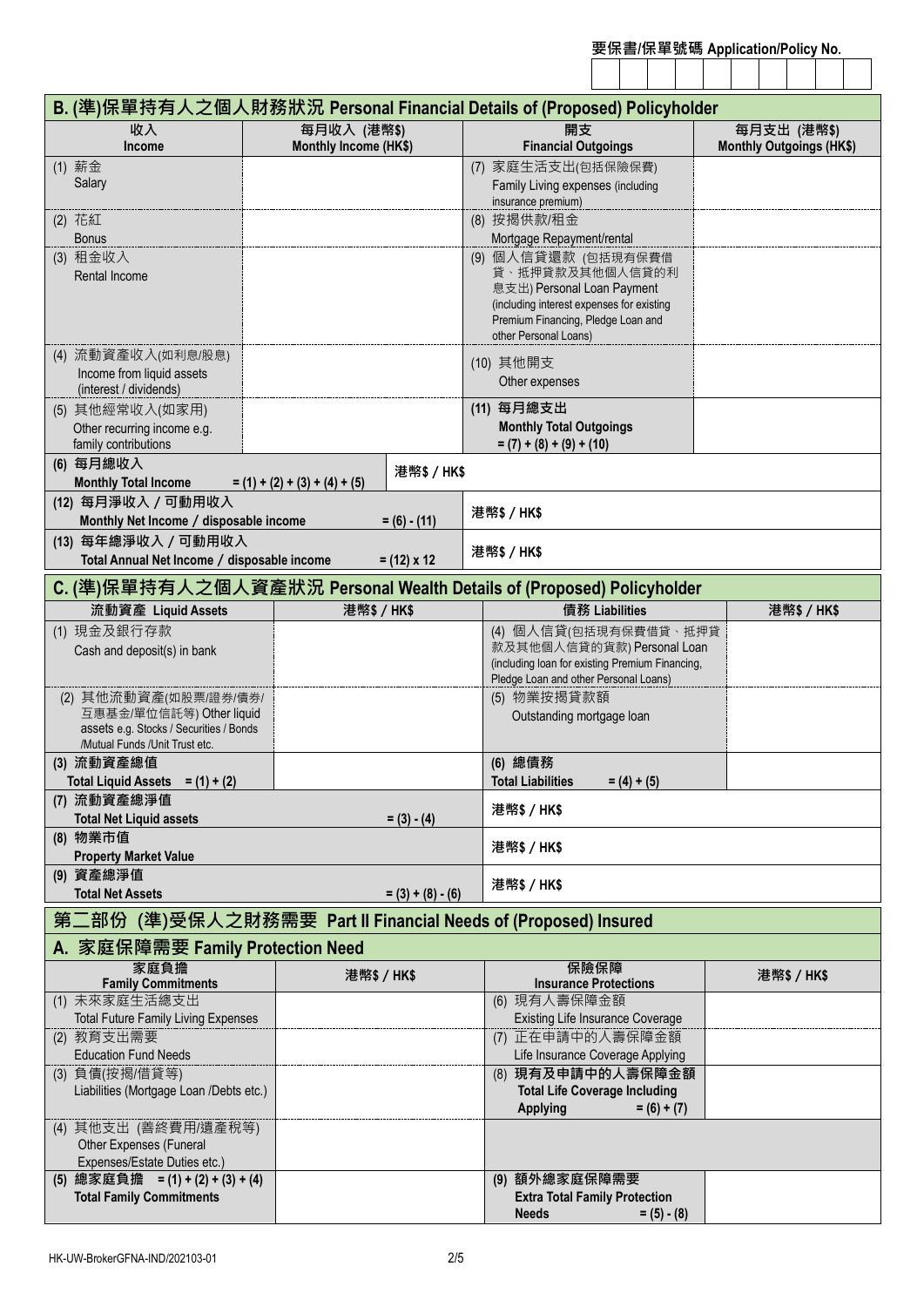| 要保書/保單號碼 Application/Policy No. |  |  |  |  |  |  |  |  |  |
|---------------------------------|--|--|--|--|--|--|--|--|--|
|                                 |  |  |  |  |  |  |  |  |  |

| B. 危疾/醫療保障計劃 Critical Illness/Medical Protection Planning                                                                                                                                                                                                                                                                                                                                                                                                                                                                                                                                                                                    |                                                                                                                                                                                     |                                           |                     |  |  |  |  |  |  |
|----------------------------------------------------------------------------------------------------------------------------------------------------------------------------------------------------------------------------------------------------------------------------------------------------------------------------------------------------------------------------------------------------------------------------------------------------------------------------------------------------------------------------------------------------------------------------------------------------------------------------------------------|-------------------------------------------------------------------------------------------------------------------------------------------------------------------------------------|-------------------------------------------|---------------------|--|--|--|--|--|--|
| 家庭負擔<br><b>Family Commitments</b>                                                                                                                                                                                                                                                                                                                                                                                                                                                                                                                                                                                                            | 港幣\$/HK\$                                                                                                                                                                           | 保險保障<br><b>Insurance Protections</b>      | 港幣\$/HK\$           |  |  |  |  |  |  |
| (1) 未來家庭生活總支出                                                                                                                                                                                                                                                                                                                                                                                                                                                                                                                                                                                                                                |                                                                                                                                                                                     | (3) 現有危疾/醫療保障金額                           |                     |  |  |  |  |  |  |
| <b>Total Future Family Living Expenses</b>                                                                                                                                                                                                                                                                                                                                                                                                                                                                                                                                                                                                   |                                                                                                                                                                                     | <b>Existing Critical Illness/ Medical</b> |                     |  |  |  |  |  |  |
|                                                                                                                                                                                                                                                                                                                                                                                                                                                                                                                                                                                                                                              |                                                                                                                                                                                     | Coverage                                  |                     |  |  |  |  |  |  |
| (2) 預計危疾/醫療護理費用<br><b>Expected Critical Illness/Medical Expenses</b>                                                                                                                                                                                                                                                                                                                                                                                                                                                                                                                                                                         |                                                                                                                                                                                     | (4) 額外危疾/醫療保障需要                           |                     |  |  |  |  |  |  |
|                                                                                                                                                                                                                                                                                                                                                                                                                                                                                                                                                                                                                                              |                                                                                                                                                                                     | <b>Extra Critical Illness/Medical</b>     |                     |  |  |  |  |  |  |
| Protection needs = $(1) + (2) - (3)$                                                                                                                                                                                                                                                                                                                                                                                                                                                                                                                                                                                                         |                                                                                                                                                                                     |                                           |                     |  |  |  |  |  |  |
| C. 財富增值計劃 Wealth Accumulation Planning                                                                                                                                                                                                                                                                                                                                                                                                                                                                                                                                                                                                       |                                                                                                                                                                                     |                                           |                     |  |  |  |  |  |  |
| (1) 預期儲蓄及/或投資年期 Target Years of Savings and/or Investment                                                                                                                                                                                                                                                                                                                                                                                                                                                                                                                                                                                    |                                                                                                                                                                                     |                                           | 年/Year(s)           |  |  |  |  |  |  |
| (2) 理財目標 Financial Target<br>除了現時流動資產總值外 · 在上述預期時間下的額外目標儲蓄及/或投資金額 Apart from current Total Liquid Assets,<br>the extra target saving/ investment amount within the aforesaid expected timeframe                                                                                                                                                                                                                                                                                                                                                                                                                                              |                                                                                                                                                                                     |                                           | 港幣\$<br>HK\$        |  |  |  |  |  |  |
| 客戶須知:本財務需要分析表格旨在協助尋找適合的保險產品,以滿足閣下的需要及情況。請回答本表格所述的所有問題。請勿於未完<br>成回答本表格的所有問題或於任何問題被刪除的情況下簽署本表格。請勿在空白的表格上簽署。如在本表格中提供的資料有任何重大變<br>更,請告知保險公司。                                                                                                                                                                                                                                                                                                                                                                                                                                                                                                     |                                                                                                                                                                                     |                                           |                     |  |  |  |  |  |  |
| Notes to customer: This FNA form is to facilitate the identification of suitable insurance product(s) to meet your needs and circumstances. Please<br>answer all questions in this form. Do NOT sign on this form if any questions are unanswered or have been crossed out. Do NOT sign on blank form. You<br>need to inform the insurance company if there is any substantial change of information provided in this form.                                                                                                                                                                                                                  |                                                                                                                                                                                     |                                           |                     |  |  |  |  |  |  |
| 第三部份「財務需要分析」Part Ⅲ Financial Needs Analysis                                                                                                                                                                                                                                                                                                                                                                                                                                                                                                                                                                                                  |                                                                                                                                                                                     |                                           |                     |  |  |  |  |  |  |
| 閣下購買保險產品的目標為何? (勾選一項或多項)<br>1.<br>What are your objectives for seeking to purchase an insurance product? (tick one or more)<br>(a) 為應付不時之需提供財務保障 (如身故、意外、殘疾等) Financial protection against adversities (e.g. death, accident, disability etc.)<br>(b) 為應付醫療保健需要 (如危疾、住院等) Preparation for health care needs (e.g. critical illness, hospitalization etc.)<br>(c) 為未來提供定期的收入(如退休收入等) Providing regular income in the future (e.g. retirement income etc.)<br>̄ (d)  為未來需要作儲蓄  (如兒童教育 `退休等) Saving up for the future (e.g. child education, retirement etc.)<br>(e) 投資Investment (請回答1.1 Please answer 1.1)<br>(f) 其他Others (請說明Please specify |                                                                                                                                                                                     |                                           |                     |  |  |  |  |  |  |
| 以下是問題1的補充問題,僅適用在上述問題1中選擇「投資」作為目標之一的情況<br>The supplementary question to Q1 below is applicable only if "Investment" is chosen as one of the objectives in Q1 above                                                                                                                                                                                                                                                                                                                                                                                                                                                                            |                                                                                                                                                                                     |                                           |                     |  |  |  |  |  |  |
| 1.1 為實現上述「投資」的目標 · 閣下希望如何管理保險產品項下的不同投資選項/投資選擇(如有)?(勾選一項)<br>To meet your "Investment" objective indicated above, how would you prefer to manage different investment options/investment choices, if available, under<br>the insurance product? (tick one)                                                                                                                                                                                                                                                                                                                                                                                    |                                                                                                                                                                                     |                                           |                     |  |  |  |  |  |  |
| (a) 本人願意按個人決定(毋須獲授權保險人及/或持牌保險中介人提供任何專業意見的情況)選擇及管理保險產品項下的不<br>同投資選項 / 投資選擇 ( 如有 ) · 並且願意在保險產品的目標利益 / 保障期的整個期間作出此決定 ·<br>I want to make my own decisions (without any professional advice to be provided by the authorized insurer and/or licensed insurance<br>intermediaries) to choose and manage different investment options/investment choices, if available, under an insurance product, and I am willing<br>to do it throughout the entire duration of the target benefit/protection period of an insurance product.                                                                                                                   |                                                                                                                                                                                     |                                           |                     |  |  |  |  |  |  |
| □ (b) 本人願意按個人決定(經獲授權保險人及/或持牌保險中介人提供專業意見的情況)選擇及管理保險產品項下的不同投資<br>選項 / 投資選擇 ( 如有 ) · 並且願意在保險產品的目標利益 / 保障期的整個期間作出此決定 ·<br>I want to make my own decisions (with professional advice to be provided by the authorized insurer and/or licensed insurance intermediaries) to<br>choose and manage different investment options/investment choices, if available, under an insurance product, and I am willing to do it throughout<br>the entire duration of the target benefit/protection period of an insurance product.                                                                                                                           |                                                                                                                                                                                     |                                           |                     |  |  |  |  |  |  |
|                                                                                                                                                                                                                                                                                                                                                                                                                                                                                                                                                                                                                                              | □ (c) 本人不願意選擇或管理保險產品項下的不同投資選項/投資選擇(如有) <sup>。</sup><br>I do not want to choose or manage different investment options/investment choices, if available, under an insurance product. |                                           |                     |  |  |  |  |  |  |
| 閣下的保單目標利益 / 保障期 / 實現目標金額的預期時間*為 ? ( 勾選一項 )<br>2.<br>What is your target benefit/protection period/expected timeframe for meeting the target amount for insurance policy? (tick one)                                                                                                                                                                                                                                                                                                                                                                                                                                                          |                                                                                                                                                                                     |                                           |                     |  |  |  |  |  |  |
| $(1)$ < 1 $\pm$ year<br><1  年 year<br>16 - 20  年 years<br>(5)                                                                                                                                                                                                                                                                                                                                                                                                                                                                                                                                                                                | (2) $\Box$ 1-5 年 years (3) $\Box$ 6-10 年 years<br>(6) $\Box$ > 20 年 years (7) $\Box$ 終身 Whole of life                                                                               |                                           | $(4)$ 11-15 年 years |  |  |  |  |  |  |
| 註: * 如投保單將不能於實現目標金額的預期時間達至預期總儲蓄金額 · 請準備足夠收入及/或流動資產去應付突發需要 ·<br>Note: *If the expected timeframe for meeting the target amount cannot reach expected total savings amount, please prepare sufficient income and/or liquid asset for emergency use.                                                                                                                                                                                                                                                                                                                                                                                            |                                                                                                                                                                                     |                                           |                     |  |  |  |  |  |  |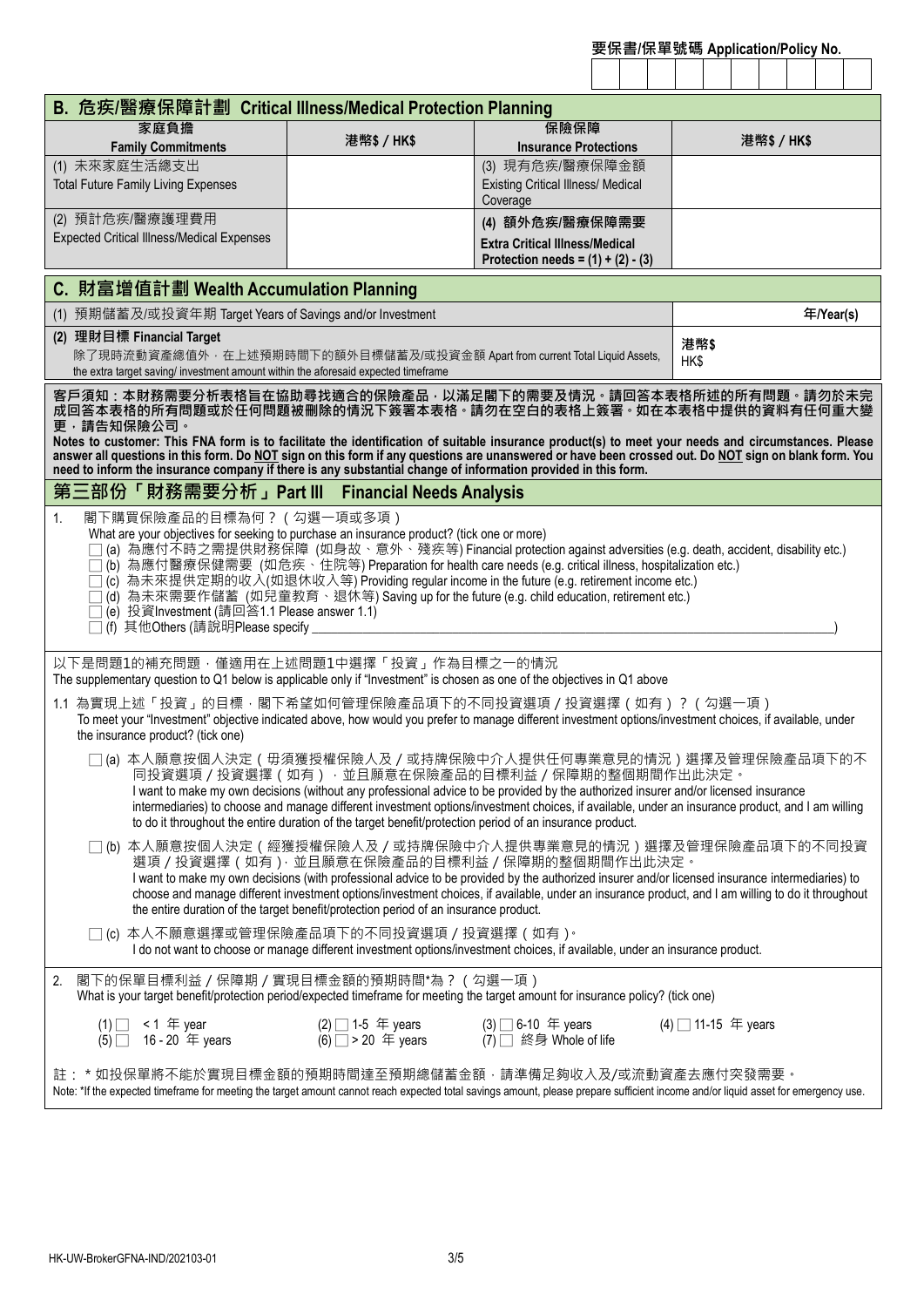| 要保書/保單號碼 Application/Policy No. |  |  |  |  |  |
|---------------------------------|--|--|--|--|--|
|                                 |  |  |  |  |  |

| 3.<br>(a) i 在過去兩年內 · 閣下透過所有收入來源(包括流動資產收入)獲得的平均每月可動用收入(即經扣除開支後)為?<br>What is your average monthly disposable income (i.e. after deducting the expenditure) from all sources (including income from liquid assets) in the past 2<br>years?                                                                                  | 閣下繳付保費的能力及意願: Your ability and willingness to pay insurance premiums:                                     |                                                                            |                                                                                                                           |  |     |              |              |                      |
|---------------------------------------------------------------------------------------------------------------------------------------------------------------------------------------------------------------------------------------------------------------------------------------------------------------------------|-----------------------------------------------------------------------------------------------------------|----------------------------------------------------------------------------|---------------------------------------------------------------------------------------------------------------------------|--|-----|--------------|--------------|----------------------|
| 每月不少於港幣 Not less than HK\$                                                                                                                                                                                                                                                                                                |                                                                                                           |                                                                            | per month;                                                                                                                |  |     |              |              |                      |
| 閣下現時的流動資產總淨值約有多少?<br>$(a)$ ii<br>What is your approximate current amount of total net liquid assets?                                                                                                                                                                                                                      |                                                                                                           |                                                                            |                                                                                                                           |  |     |              |              |                      |
| 金額 Amount: 港幣 / HK\$                                                                                                                                                                                                                                                                                                      |                                                                                                           |                                                                            |                                                                                                                           |  |     |              |              |                      |
| (b)i. 在整個保單期內, 閣下能夠及願意繳付的保費佔透過所有收入來源(包括流動資產收入)獲得的每月可動用收入(即經扣除開支 * )的<br>比率為? (勾選一項)                                                                                                                                                                                                                                       |                                                                                                           |                                                                            |                                                                                                                           |  |     |              |              |                      |
| What percentage of your monthly disposable income (i.e. after deducting the expenditure *) from all sources (including income from liquid assets) would<br>you be able and willing to use to pay for the insurance premium throughout the entire term of the insurance policy? (tick one)                                 |                                                                                                           |                                                                            |                                                                                                                           |  |     |              |              |                      |
| $(1)$ < 10%<br>及 and                                                                                                                                                                                                                                                                                                      | $(2)$ 10% - 20%                                                                                           |                                                                            | $(3)$ 21% - 30% $(4)$ 31% - 40% $(5)$ 41% - 50%                                                                           |  |     | $(6)$ > 50%  |              |                      |
| (b) ii. 在整個保單期內 · 閣下可承擔的保費佔閣下個人的流動資產總淨值比率為 ? (勾選一項)<br>Approximately what percentage of your net liquid assets would you be able to use to pay premium throughout the entire term of the insurance policy?                                                                                                                |                                                                                                           |                                                                            |                                                                                                                           |  |     |              |              |                      |
| (tick one)<br>$(1)$ < 10%                                                                                                                                                                                                                                                                                                 | $(2)$ 10% - 20%                                                                                           | $(3)$ 21% - 30%                                                            | $(4)$ 31% - 40% $(5)$ 41% - 50%                                                                                           |  | (6) | $\Box$ > 50% |              |                      |
| 註: *包括現有的保費開支                                                                                                                                                                                                                                                                                                             |                                                                                                           |                                                                            |                                                                                                                           |  |     |              |              |                      |
| Note: * including insurance premium(s) of existing policy(ies)                                                                                                                                                                                                                                                            |                                                                                                           |                                                                            |                                                                                                                           |  |     |              |              |                      |
| 閣下能夠及願意為保單支付保費的年期為? (勾選一項) For how long are you able and willing to pay for an insurance policy? (tick one)<br>(c)                                                                                                                                                                                                        |                                                                                                           |                                                                            |                                                                                                                           |  |     |              |              |                      |
| $(1)$ 2 - 5 $\pm$ years                                                                                                                                                                                                                                                                                                   |                                                                                                           | (2) 6-10 年 years (3) 11-15 年 years (4) 16-20 年 years                       |                                                                                                                           |  |     |              |              |                      |
| (5)                                                                                                                                                                                                                                                                                                                       |                                                                                                           |                                                                            |                                                                                                                           |  |     |              |              |                      |
| (6)                                                                                                                                                                                                                                                                                                                       | 終身(包括____________歳的目標退休年齡後的時期)Whole of life (including period after target retirement age of ___________) |                                                                            |                                                                                                                           |  |     |              |              |                      |
| (7)                                                                                                                                                                                                                                                                                                                       | 不超過港幣___________________________的一次性付款 A single payment of not more than HK\$_______________________      |                                                                            |                                                                                                                           |  |     |              |              |                      |
|                                                                                                                                                                                                                                                                                                                           |                                                                                                           |                                                                            |                                                                                                                           |  |     |              |              |                      |
|                                                                                                                                                                                                                                                                                                                           |                                                                                                           |                                                                            | 請充分考慮保費供款能力包括退休後。Please give sufficient consideration on <u>premium affordability</u> including <u>after retirement</u> . |  |     |              |              |                      |
| 根據閣下的上述選項,持牌保險中介人曾與閣下討論下列保險產品的選擇(因應中介人所能提供的產品),以迎合閣下選購保險產品<br>的目標及滿足閣下的需要:<br>Based on your answers to the questions above, the licensed insurance intermediary concerned has explored the following insurance product(s)<br>(as available to the licensed insurance intermediary) to meet your objective(s) and need(s): |                                                                                                           |                                                                            |                                                                                                                           |  |     |              |              |                      |
| (i). 目標 (問題1)<br>Objective(s) (Q1)                                                                                                                                                                                                                                                                                        | (Q1.1)                                                                                                    | (ii)「投資」選項/選擇(如適用)(問題1.1)<br>"Investment" options/ choices (if applicable) | (iii) 曾介紹的保險產品名稱<br>Name of Insurance Product(s) recommended                                                              |  |     |              | (iv) 選購產品(√) |                      |
|                                                                                                                                                                                                                                                                                                                           |                                                                                                           |                                                                            |                                                                                                                           |  |     |              |              |                      |
|                                                                                                                                                                                                                                                                                                                           |                                                                                                           |                                                                            |                                                                                                                           |  |     |              |              |                      |
|                                                                                                                                                                                                                                                                                                                           |                                                                                                           |                                                                            |                                                                                                                           |  |     |              |              |                      |
|                                                                                                                                                                                                                                                                                                                           |                                                                                                           |                                                                            |                                                                                                                           |  |     |              |              | Selected Product (√) |
|                                                                                                                                                                                                                                                                                                                           |                                                                                                           |                                                                            |                                                                                                                           |  |     |              |              |                      |
|                                                                                                                                                                                                                                                                                                                           |                                                                                                           |                                                                            |                                                                                                                           |  |     |              |              |                      |
|                                                                                                                                                                                                                                                                                                                           |                                                                                                           |                                                                            |                                                                                                                           |  |     |              |              |                      |
|                                                                                                                                                                                                                                                                                                                           |                                                                                                           |                                                                            |                                                                                                                           |  |     |              |              |                      |
|                                                                                                                                                                                                                                                                                                                           |                                                                                                           |                                                                            |                                                                                                                           |  |     |              |              |                      |